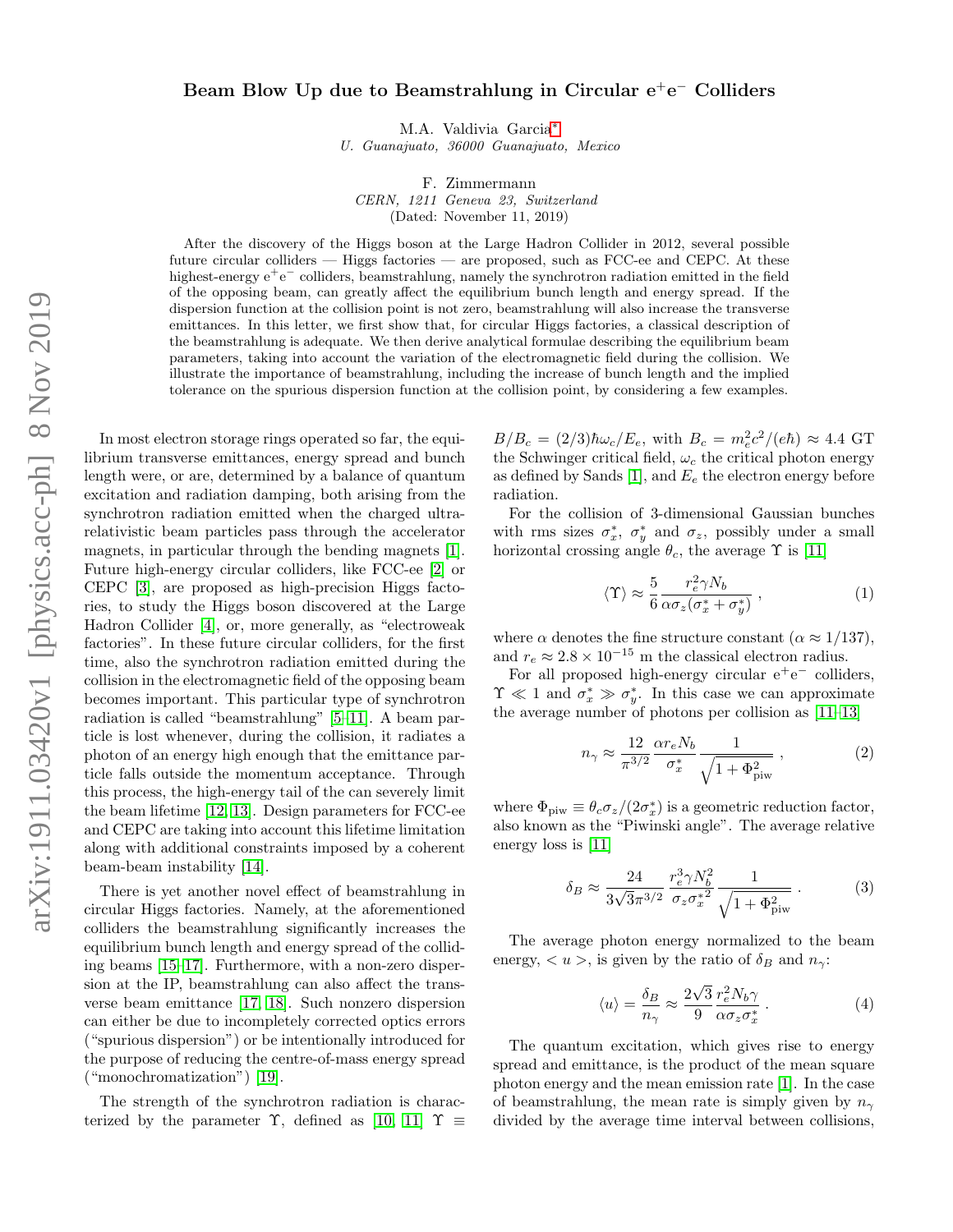e.g., half the revolution period in case of two interaction points. Introducing  $y \equiv \omega/E_e$  and

$$
\xi \equiv \frac{2\omega}{3\Upsilon(E - \hbar\omega)}\,,\tag{5}
$$

the emission rate spectrum (photons emitted per second per energy interval) is described by the function [\[11,](#page-4-0) [20\]](#page-4-9)

<span id="page-1-0"></span>
$$
\frac{dW_{\gamma}}{\hbar d\omega} = \frac{\alpha}{\sqrt{3}\hbar \pi \gamma^2} \left( \int_{\xi}^{\infty} K_{5/3}(\xi') d\xi' + \frac{y^2}{1 - y} K_{2/3}(\xi) \right),\tag{6}
$$

which in the classical regime ( $\Upsilon \rightarrow 0$ ) reduces to [\[1\]](#page-3-1)

$$
\frac{dW_{\gamma}}{\hbar d\omega} = \frac{\alpha}{\sqrt{3}\pi\gamma^2} \int_{\xi}^{\infty} K_{5/3}(\xi') d\xi' . \tag{7}
$$

The number of photons radiated per unit time is obtained by integrating over  $\omega$ :

$$
\frac{dN_{\gamma}}{dt} = \int_{0}^{E_e/\hbar} \frac{dW_{\gamma}}{d\omega} d\omega \tag{8}
$$

In the classical radiation regime and for a constant bending radius  $\rho$ , the mean square photon energy  $\langle u^2 \rangle$ is related to the average photon energy  $\langle u \rangle$  via [\[1\]](#page-3-1)

<span id="page-1-2"></span>
$$
\langle u^2 \rangle \approx \frac{25 \times 11}{64} \langle u \rangle^2 \quad \text{(constant } \rho \text{)}, \tag{9}
$$

where  $\langle u \rangle \propto 1/\rho$ . Using the function  $dW_{\gamma}/d\omega$  of [\(6\)](#page-1-0), we can numerically determine the exact ratio

<span id="page-1-3"></span>
$$
\frac{< u^2>}{< u>^2} = \frac{dN_{\gamma}}{dt} \frac{\int_0^{E_e/\hbar} (dW_{\gamma}\omega^2/d\omega)d\omega}{\left(\int_0^{E_e/\hbar} (dW_{\gamma}\omega/d\omega)d\omega\right)^2} \tag{10}
$$

for a constant value of the critical photon energy or of the bending radius. The result, shown in Fig. [1,](#page-1-1) demonstrates that the error of the classical relation [\(9\)](#page-1-2) is smaller than 1% for  $\Upsilon$  values up to several times  $10^{-3}$  [\[18,](#page-4-6) [21,](#page-4-10) [22\]](#page-4-11).

The classical formulae for synchrotron radiation would also be modified for an interaction length  $(\approx \sigma_x^*/\theta_c)$ shorter than the classical formation length  $\rho/\gamma$  [\[23,](#page-4-12) [24\]](#page-4-13), with  $\rho$  the local bending radius. This "short-magnet" regime is characterized by an "undulator parameter"  $K_{\text{max}} \equiv 2r_e N_b/(\sigma_x \theta_c) < 1$ , while the classical radiation spectrum applies for  $K_{\text{max}} > 1$ . As we will see below, for all the cases of interest  $K_{\text{max}} \geq 3$ , so that the effect of short-magnet radiation can be neglected.

In the case of a real bunch collision, the relation between  $\langle u \rangle$  and  $\langle u^2 \rangle$  is further modified, however, for another reason: The local bending radius is not constant, but varies with the transverse and longitudinal position of the colliding particle, and with the time during the collision [\[25,](#page-4-14) [26\]](#page-4-15). Indeed, while at constant bending racomsion [25, 26]. Indeed, while at constant behands radius  $\rho$  we have  $[1] \langle u \rangle = 4/(5\sqrt{3})\hbar c \gamma^3/\rho$  $[1] \langle u \rangle = 4/(5\sqrt{3})\hbar c \gamma^3/\rho$ , and  $\langle u^2 \rangle$ well represented by [\(9\)](#page-1-2), in general [\(9\)](#page-1-2) must be modified as

$$
\langle u^2 \rangle \approx Z_c \frac{25 \times 11}{64} \langle u \rangle^2 \tag{11}
$$



<span id="page-1-1"></span>FIG. 1. Mean square photon energy normalized by the square of the mean energy according to [\(10\)](#page-1-3), for a constant bending radius  $\rho$ . The vertical scale is normalized such that the approximate relation [\(9\)](#page-1-2) corresponds to a value of 1.

where the correction factor  $Z_c$  is related to the variation of  $1/\rho$  in time and space:

<span id="page-1-5"></span>
$$
Z_{\rm c} \equiv \frac{\langle 1/\rho^2 \rangle_{x,y,s,t}}{\langle 1/\rho \rangle_{x,y,s,t}^2} \,, \tag{12}
$$

where  $\langle ... \rangle$  denotes the bunch average in space  $(x, y, s)$ and time t during a collision.

To treat the case of a nonzero crossing angle, we consider the collision in a co-moving (boosted) frame [\[27\]](#page-4-16), where the collision is "head-on", but both bunches are tilted by an opposite angle of magnitude  $\theta_c/2$ . In first approximation, for the future circular colliders considered, we may ignore the disruption effects [\[11\]](#page-4-0), and we also neglect the rms angular beam divergence compared with the crossing angle  $\theta_c$ . We do take into account the vertical hourglass effect by considering a vertical rms beam size which changes with longitudinal position s as

$$
\sigma_y(s) = \sqrt{\varepsilon_y \left(\beta_y^* + \frac{s^2}{\beta_y^*}\right)},\tag{13}
$$

where  $\varepsilon_y$  denotes the vertical rms emittance and  $\beta_y^*$  the vertical beta function at the focal point. Under these assumptions, the inverse local bending radius  $\rho$  at transverse coordinates  $(x, y)$ , and longitudinal coordinates s (along the beam line) and z (co-moving, along the bunch, with  $z = 0$  referring to the centre of the bunch, and  $z = (s - ct)$ ; where t is time and c the speed of light) can be approximated as [\[28\]](#page-4-17)

<span id="page-1-4"></span>
$$
\frac{1}{\rho(x, y, s, z)} = \left| \mathcal{F}\left(x - s\frac{\theta_c}{2}, y, \sigma_y(s)\right) \right|
$$

$$
\frac{2N_b r_e}{\gamma \sigma_z} \sqrt{\frac{2}{\pi}} \exp\left(-\frac{2(s - \frac{z}{2})^2}{\sigma_z^2}\right)
$$
(14)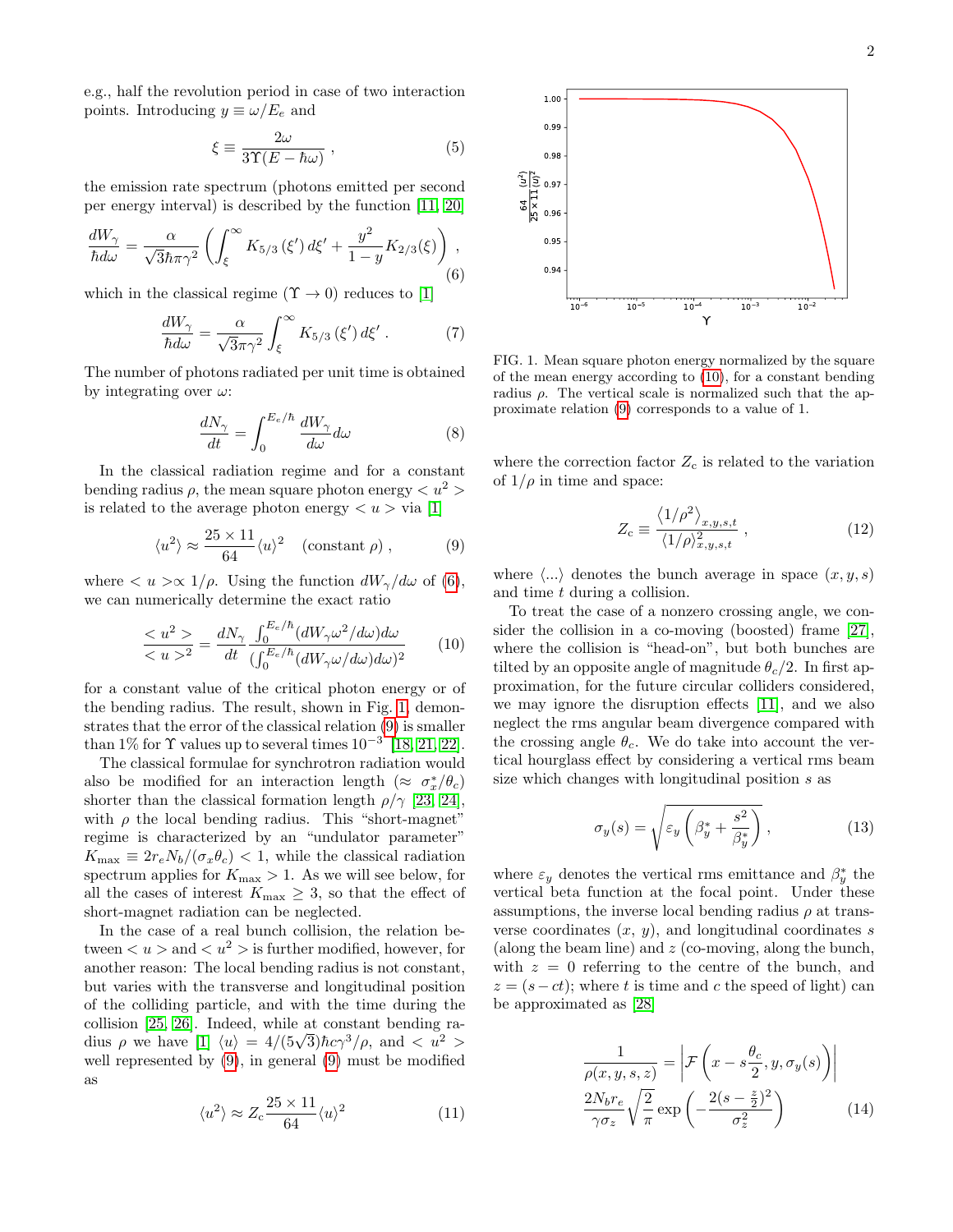where  $\mathcal{F}(x, y, \sigma_y(s))$  may be expressed in terms of the complex error function  $w$  as [\[29\]](#page-4-18)

$$
\mathcal{F}(x, y, \sigma_y(s)) = \frac{\sqrt{\pi}}{\sqrt{2}(\sigma_x^2 - \sigma_y^2(s))}
$$
\n
$$
\left(w\left[\frac{x+iy}{\sqrt{2(\sigma_x^2 - \sigma_y^2(s))}}\right]\right]
$$
\n
$$
-e^{-\frac{x^2}{2\sigma_x^2} - \frac{y^2}{2\sigma_y^2(s)}}w\left[\frac{\frac{x\sigma_y(s)}{\sigma_x} + i\frac{y\sigma_x}{\sigma_y(s)}}{\sqrt{2(\sigma_x^2 - \sigma_y^2(s))}}\right]\right).
$$
\n(15)

Including the crossing angle and the hourglass effect, the average inverse bending radius is obtained as a quadruple integral of [\(14\)](#page-1-4) over the four dimensions:

<span id="page-2-0"></span>
$$
\left\langle \frac{1}{\rho} \right\rangle = \int_{x,y,z,s} dx \, dy \, dz \, ds \, \frac{1}{\rho(x,y,s,z)} \n\exp\left(-\frac{(x+z\frac{\theta_c}{2})^2}{2\sigma_x^2} - \frac{y^2}{2\sigma_y^2(s)} - \frac{z^2}{2\sigma_z^2} - \frac{2(s-\frac{z}{2})^2}{\sigma_z^2}\right) \n2\pi^2 \sigma_x \sigma_y(s)\sigma_z^2
$$
\n(16)

which can be evaluated numerically. Similarly, we write

<span id="page-2-1"></span>
$$
\left\langle \frac{1}{\rho^2} \right\rangle = \int_{x,y,z,s} dx \, dy \, dz \, ds \, \frac{1}{\rho(x,y,s,z)^2}
$$
\n
$$
\frac{\exp\left(-\frac{\left(x+z\frac{\theta_c}{2}\right)^2}{2\sigma_x^2} - \frac{y^2}{2\sigma_y(s)^2} - \frac{z^2}{2\sigma_z^2} - \frac{2(s-\frac{z}{2})^2}{\sigma_z^2}\right)}{2\pi^2 \sigma_x \sigma_y(s)\sigma_z^2} \, . \tag{17}
$$

Using Eqs. [\(16\)](#page-2-0), and [\(17\)](#page-2-1) we compute the correction factor  $Z_c$ , which is illustrated in Fig. [2](#page-2-2) as a function of the transverse beam-size aspect ratio at the collision point, for different values of crossing angle, holding the beta function  $\beta_y^*$  mm, the vertical rms beam size  $\sigma_y^*$ , and the bunch length  $\sigma_z$  constant.



<span id="page-2-2"></span>FIG. 2. Correction factor  $Z_c$  versus  $R = \sigma_x^*/\sigma_y^*$ , for different values of the full crossing angle (colors), with  $\beta_y^* = 1$  mm,  $\sigma_y^* = 32$  nm, and  $\sigma_z = 1.64$  mm held constant.

Putting everything together, the quantum excitation [\[1\]](#page-3-1) from beamstrahlung emitted in a single collision can be written

$$
\{n_{\gamma} \langle u^2 \rangle \}_{\text{BS}} \approx \frac{25 \times 11}{36\pi^{3/2}} Z_c \frac{r_e^5 N_b^3 \gamma^2}{\alpha \sigma_z^2 \sigma_x^{*3}} \frac{1}{\sqrt{1 + \Phi_{\text{piw}}^2}} \,. \tag{18}
$$

Balancing the sum of the excitation due to beamstrahlung and due to arc synchrotron radiation against the radiation damping from the arcs alone (the average energy loss and, hence, the damping effect due to beamstrahlung is negligible [\[17\]](#page-4-5)) yields the total equilibrium emittance  $\varepsilon_{x,\text{tot}}$ 

$$
\varepsilon_{x,\text{tot}} = \varepsilon_{x,\text{SR}} + \frac{n_{\text{IP}} \tau_{x,\text{SR}}}{4 T_{\text{rev}}} \left\{ n_{\gamma} < u^2 > \right\}_{\text{BS}} \mathcal{H}_x^*, \quad (19)
$$

and relative rms momentum spread  $\delta_{\text{tot}}$  as

$$
\sigma_{\delta, \text{tot}}^2 = \sigma_{\delta, \text{SR}}^2 + \frac{n_{\text{IP}} \tau_{E, \text{SR}}}{4 T_{\text{rev}}} \left\{ n_{\gamma} < u^2 > \right\}_{\text{BS}} ,\qquad (20)
$$

where  $\tau_x$  and  $\tau_E$  denote the usual horizontal and lon-gitudinal radiation damping times [\[1\]](#page-3-1), respectively,  $T_{\text{rev}}$ the revolution period, and  $n_{IP}$  the number of interaction points. The terms with subindex SR refer to the standard equilibrium parameters without beamstrahlung. The dispersion invariant  $\mathcal{H}_x^*$  is defined as [\[1\]](#page-3-1)

$$
\mathcal{H}_x^* \equiv \frac{\left(\beta_x^* D_x^{\prime*} + \alpha_x^* D_x^*\right)^2 + D_x^{*2}}{\beta_x^*} \,,\tag{21}
$$

where  $\beta_x^*, \alpha_x^*, D_x^*$  and  $D_x'$ <sup>\*</sup> denote optical beta and alpha function (Twiss parameters), the dispersion and slope of the dispersion at the collision point, respectively.

The beamstrahlung parameters  $(\Upsilon, \delta_B, \langle u \rangle)$  and  $\rho$ ) strongly depend on the bunch length. The "total" (equilibrium) bunch length is related to the total energy spread via the classical relation [\[1\]](#page-3-1)

<span id="page-2-3"></span>
$$
\sigma_{z, \text{tot}} = \frac{\alpha_{\text{C}} C}{2\pi Q_s} \sigma_{\delta, \text{tot}} , \qquad (22)
$$

where  $Q_s$  denotes the synchrotron tune, C the circumference, and  $\alpha_C$  the momentum compaction factor.

In the case of zero IP dispersion, beamstrahlung excites the beam particles only longitudinally, and the total energy spread follows from the self-consistency relation [\[16,](#page-4-19) [17\]](#page-4-5)

<span id="page-2-4"></span>
$$
\sigma_{\delta, \text{tot}}^2 = \sigma_{\delta, \text{SR}}^2 + \frac{V}{\sigma_{\delta, \text{tot}}^2 \beta_x^{*3/2} \varepsilon_{x, \text{tot}}^{3/2}},\tag{23}
$$

where we have introduced the coefficient

$$
V = \frac{25 \times 11}{4 \times 36\pi^{3/2}\alpha} Z_c \frac{n_{\text{IP}} \tau_{E,SR}}{T_{\text{rev}}} \frac{r_e^5 N_b^3 \gamma^2 (2\pi Q_s)^2}{(\alpha_{\text{C}} C)^2 \sqrt{1 + \Phi_{\text{piw}}^2}}.
$$
\n(24)

in which the correction factor [\(12\)](#page-1-5) enters.

Table [I](#page-3-6) presents example parameters from the FCC-ee and CEPC designs. The strong impact of beamstrahlung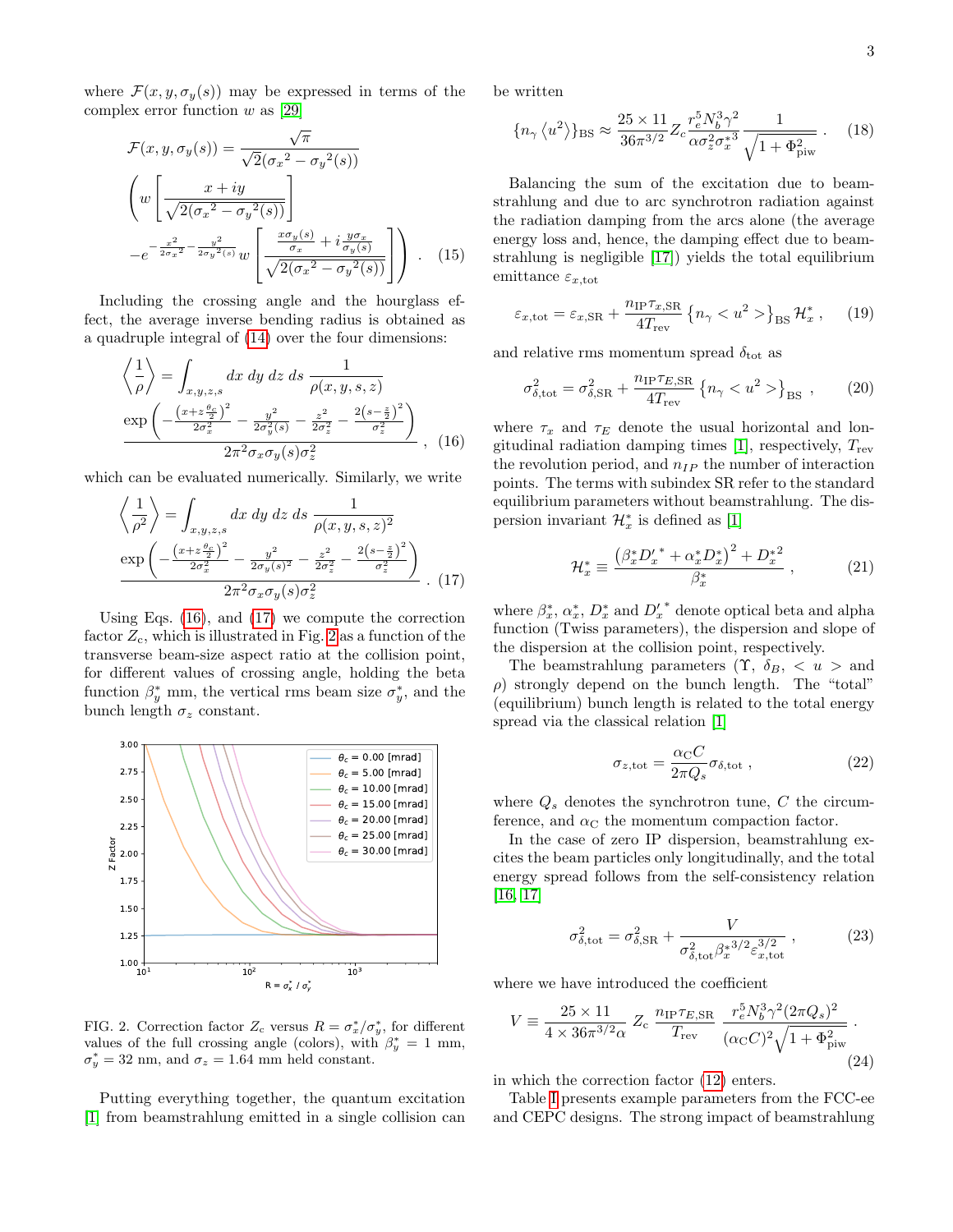is evident when comparing the rms bunch length and momentum spread due to standard arc synchrotron radiation,  $\sigma_{zSR}$  and  $\sigma_{\delta SR}$ , and the corresponding values in collision,  $\sigma_{zBS}$  and  $\sigma_{\delta BS}$ . Beamstrahlung increases the bunch length and momentum spread by a factor ranging from about 2 to 4, depending on the beam energy.

<span id="page-3-6"></span>TABLE I. Example beam parameters for CEPC Higgs production [\[3\]](#page-3-3) and three operation modes of FCC-ee [\[2\]](#page-3-2), illustrating the effect beamstrahlung on the rms relative momentum spread,  $\sigma_{\delta BS}$ , and on the rms bunch length,  $\sigma_{zBS}$ , accord-ing to Eqs. [\(22\)](#page-2-3) and [\(23\)](#page-2-4), for  $n_{\text{IP}} = 2$  identical IPs. The analytically computed values can be compared with the result of beam-beam tracking simulations for FCC-ee, namely the values  $\sigma_{\delta \text{SIM}}$  and  $\sigma_{z\text{SIM}}$ ) shown underneath [\[2\]](#page-3-2). Parameters calculated in this letter are shown in bold. The last two rows indicate the tolerances on spurious IP dispersion for a transverse emittance growth of less than 10%, based on Eqs. [\(27](#page-3-7) ) and [\(28\)](#page-3-8), respectively. The FCC-ee simulation values (subindex "SIM") are from D. Shatilov [\[2\]](#page-3-2).

| Machine                                                                                                                     | <b>CEPC</b>    | $\overline{FCC}$ | $\overline{\text{FCC}}$ | FCC            |
|-----------------------------------------------------------------------------------------------------------------------------|----------------|------------------|-------------------------|----------------|
| Mode                                                                                                                        | ZΗ             | Z                | WW                      | ZΗ             |
| beam energy $E_b$ [GeV]                                                                                                     | 120            | 45.6             | 80                      | 120            |
| circumference $C$ [km]                                                                                                      | 100.02         | 97.76            | 97.76                   | 97.76          |
| crossing angle $\theta_c$ [mrad]                                                                                            | 33             | 30               | 30                      | 30             |
| bunches/beam $n_b$                                                                                                          | 242            | 16640            | 2000                    | 328            |
| bunch population $N_b$ [10 <sup>10</sup> ]                                                                                  | 15             | 17               | 15                      | 18             |
| hor. emittance $\varepsilon_x$ [nm]                                                                                         | 1.21           | 0.27             | 0.84                    | 0.63           |
| vert. emittance $\varepsilon_y$ [pm]                                                                                        | 2.40           | 1.00             | 1.70                    | 1.30           |
| mom. compaction $\alpha_{\rm C}$ [10 <sup>-6</sup> ]                                                                        | 11.10          | 14.80            | 14.80                   | 7.30           |
| hor. IP beta $\beta_x^*$ [m]                                                                                                | 0.36           | 0.15             | 0.20                    | 0.30           |
| vert. IP beta $\beta_u^*$ [mm]                                                                                              | $1.5\,$        | 0.8              | $1.0\,$                 | 1.0            |
| bunch length $\sigma_{zSR}$ [mm]                                                                                            | 2.72           | 3.50             | 3.00                    | 3.14           |
| bunch length $\sigma_{zBS}$ [mm]                                                                                            | 3.76           | 12.58            | 5.76                    | 5.15           |
| bunch length $\sigma_{z}$ sim [mm]                                                                                          |                | 12.1             | 6.0                     | $5.3\,$        |
| mom. spread $\sigma_{\delta SR}$ [%]                                                                                        | 0.10           | 0.038            | 0.066                   | 0.099          |
| mom. spread $\sigma_{\delta \rm BS}$ [%]                                                                                    | 0.138          | 0.139            | 0.128                   | 0.165          |
| mom. spread $\sigma_{\delta \text{SIM}}$ [%]                                                                                |                | 0.132            | 0.131                   | 0.165          |
| Piwinski angle $\Phi_{\text{piw,BS}}$                                                                                       | 2.97           | 29.7             | 6.7                     | 5.62           |
| energy loss / turn $U_0$ [GeV]                                                                                              | 1.73           | 0.036            | 0.34                    | 1.72           |
| rev. frequency $f_{rev}$ [Hz]                                                                                               | 3003           | 3000             | 3000                    | 3000           |
| RF frequency $f_{\rm RF}$ [MHz]                                                                                             | 650            | 400              | 400                     | 400            |
| RF voltage $V_{\rm rf}$ [GV]                                                                                                | 2.17           | $0.10\,$         | 0.75                    | $2.0\,$        |
| synchrotron tune $Q_s$                                                                                                      | 0.065          | 0.025            | 0.051                   | 0.036          |
| longit. damp. time $\tau_E$ [ms]                                                                                            | 23.4           | 418.3            | 77.5                    | 23.0           |
| rev. period $T_{rev}$ [ms]                                                                                                  | 0.33           | 0.33             | 0.33                    | 0.33           |
| no. IPs $n_{IP}$                                                                                                            | $\overline{2}$ | $\overline{2}$   | $\overline{2}$          | $\overline{2}$ |
| $L_{\text{CDR}}$ [10 <sup>35</sup> cm <sup>-2</sup> s <sup>-1</sup> ]                                                       | 0.30           | 23.00            | 2.80                    | 0.85           |
| $\Upsilon_{\rm max} \; [10^{-4}]$                                                                                           | 13.5           | 14.8             | 13.1                    | 21.2           |
| $\Upsilon_{\rm ave}\;[10^{-4}]$                                                                                             | 5.6            | 6.1              | 5.5                     | 8.9            |
| undulator parameter $K_{\text{max}}$                                                                                        | 6.5            | $2.6\,$          | 4.7                     | 6.4            |
| correction factor $Z_c$                                                                                                     | 1.47           | 2.46             | 1.70                    | 1.69           |
| $\Delta \mathcal{H}^*_\mathbf{x} \; [\mu \mathrm{m}] \; (\Delta \varepsilon_\mathbf{x} < 0.1 \varepsilon_\mathbf{x})$       | 28.7           | $\bf 0.15$       | 4.94                    | 4.15           |
| $\Delta \mathcal{H}^*_\mathbf{v} \; [\mathbf{n}\mathbf{m}] \; (\Delta \varepsilon_\mathbf{y} < 0.1 \varepsilon_\mathbf{y})$ | 56.9           | 0.58             | 10.01                   | 8.57           |

In the presence of nonzero IP dispersion, also the transverse emittance increases due to the beamstrahlung. Considering a small spurious horizontal dispersion at the interaction point (IP), and assuming that  $|D_x^*|\sigma_{\delta,\text{tot}} \ll$ 

 $\sqrt{\beta_x^* \varepsilon_x}$ ,  $\varepsilon_{x,\text{tot}}$  is no longer constant, but determined by the additional equation

<span id="page-3-9"></span>
$$
\varepsilon_{x,\text{tot}} \approx \varepsilon_{x,\text{SR}} + \frac{2V\mathcal{H}_x^*}{\sigma_{\delta,\text{tot}}^2 \beta_x^{*3/2} \varepsilon_{x,\text{tot}}^{3/2}},\tag{25}
$$

which needs to be solved self-consistently together with [\(23\)](#page-2-4). The equivalent equation, for the case of spurious vertical dispersion, applies to the vertical emittance:

<span id="page-3-10"></span>
$$
\varepsilon_{y,\text{tot}} \approx \varepsilon_{y,\text{SR}} + \frac{2V\mathcal{H}_y^*}{\sigma_{\delta,\text{tot}}^2 \beta_x^{*3/2} \varepsilon_{x,\text{tot}}^{3/2}} \,. \tag{26}
$$

The spurious dispersion at the IP should not be so large as to lead to significant emittance blow up  $\Delta \epsilon_{x(y)}/\epsilon_{x,(y)}$ From Eqs. [\(25\)](#page-3-9) and [\(26\)](#page-3-10) we derive the corresponding tolerances for the IP dispersion, namely

<span id="page-3-7"></span>
$$
|\mathcal{H}_x^*| < \frac{\sigma_{\delta, \text{tot}}^2 \beta_x^{*3/2} \varepsilon_{x, \text{SR}}^{5/2}}{2V} \left[ \frac{\Delta \varepsilon_x}{\varepsilon_x} \right] \tag{27}
$$

and

<span id="page-3-8"></span>
$$
|\mathcal{H}_y^*| < \frac{\sigma_{\delta, \text{tot}}^2 \beta_x^{*3/2} \varepsilon_{x, \text{SR}}^{3/2} \varepsilon_{y, \text{SR}}^{3/2}}{2V} \left[ \frac{\Delta \varepsilon_y}{\varepsilon_y} \right] \,. \tag{28}
$$

The resulting tolerances on the two dispersion invariants, for a maximum blow up of 10% are shown in the last two rows of Table [I.](#page-3-6)

In conclusion, beamstrahlung greatly affects the equilibrium beam distribution in future circular Higgs (or electroweak) factories, in particular momentum spread and bunch length, which must be taken into account when designing the next generation of lepton colliders, in addition to the constraints reported in [\[12,](#page-4-1) [14\]](#page-4-3). The beamstrahlung effect also introduces new tolerances on the IP optics parameters.

We thank A. Blondel, D. El Khechen, P. Janot, K. Ohmi, K. Oide, D. Shatilov, V. Telnov, and K. Yokoya for helpful discussions.

<span id="page-3-0"></span>∗ [valdivia@fisica.ugto.mx](mailto:valdivia@fisica.ugto.mx)

- <span id="page-3-1"></span>[1] M. Sands, International School of Physics, Enrico Fermi, Course XLVI: Physics with Intersecting Storage Rings Varenna, Italy, June 16-26, 1969, Conf. Proc. C6906161, 257 (1969).
- <span id="page-3-2"></span>[2] A. Abada, M. Abbrescia, S. S. AbdusSalam, et al., [Eur. Phys. J. Spec. Top.](https://doi.org/10.1140/epjst/e2019-900045-4) 228 (2019).
- <span id="page-3-3"></span>[3] The CEPC Study Group, Institute of High Energy Physics, Chinese Academy of Sciences, arXiv 1809.00285 (2018).
- <span id="page-3-4"></span>[4] G. Aad et al. (ATLAS Collaboration, CMS Collaboration), Phys. Rev. Lett. 114 (2018).
- <span id="page-3-5"></span>[5] A. Hofmann and E. Keil, CERN-LEP-70/86 (1978).
- [6] V. E. Balakin, G. I. Budker, and A. N. Skrinskij, Proceedings, 6th All Union Conference on Charged Particle Accelerators: Dubna, USSR, 11-13 Oct 1978. Vol. 1+2 , 27 (1979).